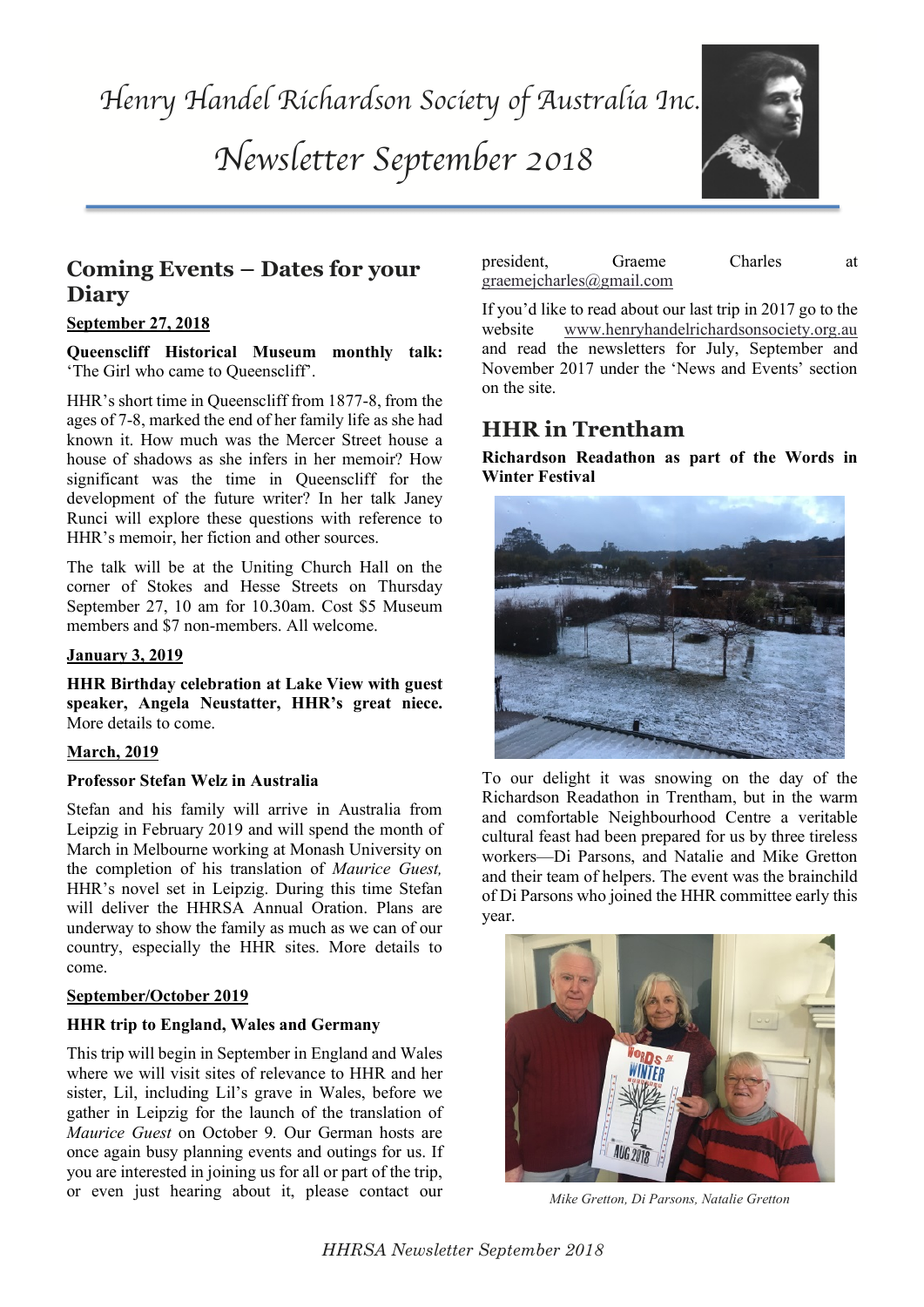We gathered first for tea and cake before film critic and historian, Ina Bertrand gave a thought-provoking introduction to Bruce Beresford's adaptation of HHR's novel, *the Getting of Wisdom.* Ina taught film history at La Trobe University for 25 years. She has written widely on Australian film, with a particular interest in silent film and the role of women both in front and behind the camera.



*Ina Bertrand*

Ina opened with consideration of the nature of stories and spoke of the 'numerous tellings' possible for each story. Each of these 'tellings' needs to be judged within its own terms. Because of this Ina said, 'You will not find me measuring the film against the book. I admire them both, as beautifully-realised narratives, using the strengths of their own medium to full advantage. This presentation is intended to introduce the film, so I will concentrate on that, but that does not exclude me from referring back to the script and the book and the events of a life, all of which share story elements with the film.'

Ina gave a detailed and fascinating account of the making of the film by Bruce Beresford, and then took issue with film critic Brian McFarlane's criticism that the shift from Laura as a writer in the novel to Laura as a musician in the film removes the central theme of the novel without replacing it with something equally compelling. Apart from the practicalities of depicting the life of a musician rather than a writer, Ina spoke of the effect of the 1970s battle to resurrect the Australian film industry and also the emergence of second wave feminism in the making of *The Getting of Wisdom*.

'From this perspective, Laura's main narrative function in the film is to learn how to survive and make use of a system which is designed to inhibit and suppress female identity.'

Ina concluded: 'I see the film as a beautiful representation of the story through the lenses of a burgeoning Australian film industry gaining confidence

in telling Australian stories, and of a feminist movement finding new ways to encourage girls to grow into confident women. I invite you to look at the film to see if you agree with me.'

*(The full text of Ina Bertrand's talk will be available on our website.)*

### **The Little Choir sing HHR Songs**

After the film viewing and lunch break we gathered in the hall again, this time to be treated to a performance by The Little Choir from Trentham conducted by Val Goodwin. Four of the songs were poems by such writers as G.K. Chesterton, Walter de la Mare, Thomas Hardy and Rudyard Kipling, and set to music by HHR. There was also an Irish song and a Lullaby, including a duet in German sung by Val Goodwin and Robert Franzke.

We all sat entranced throughout the performance and hope to see and hear more of this wonderful choir in the future.



*Val Goodwin and the Little Choir*

*HHRSA Newsletter September 2018*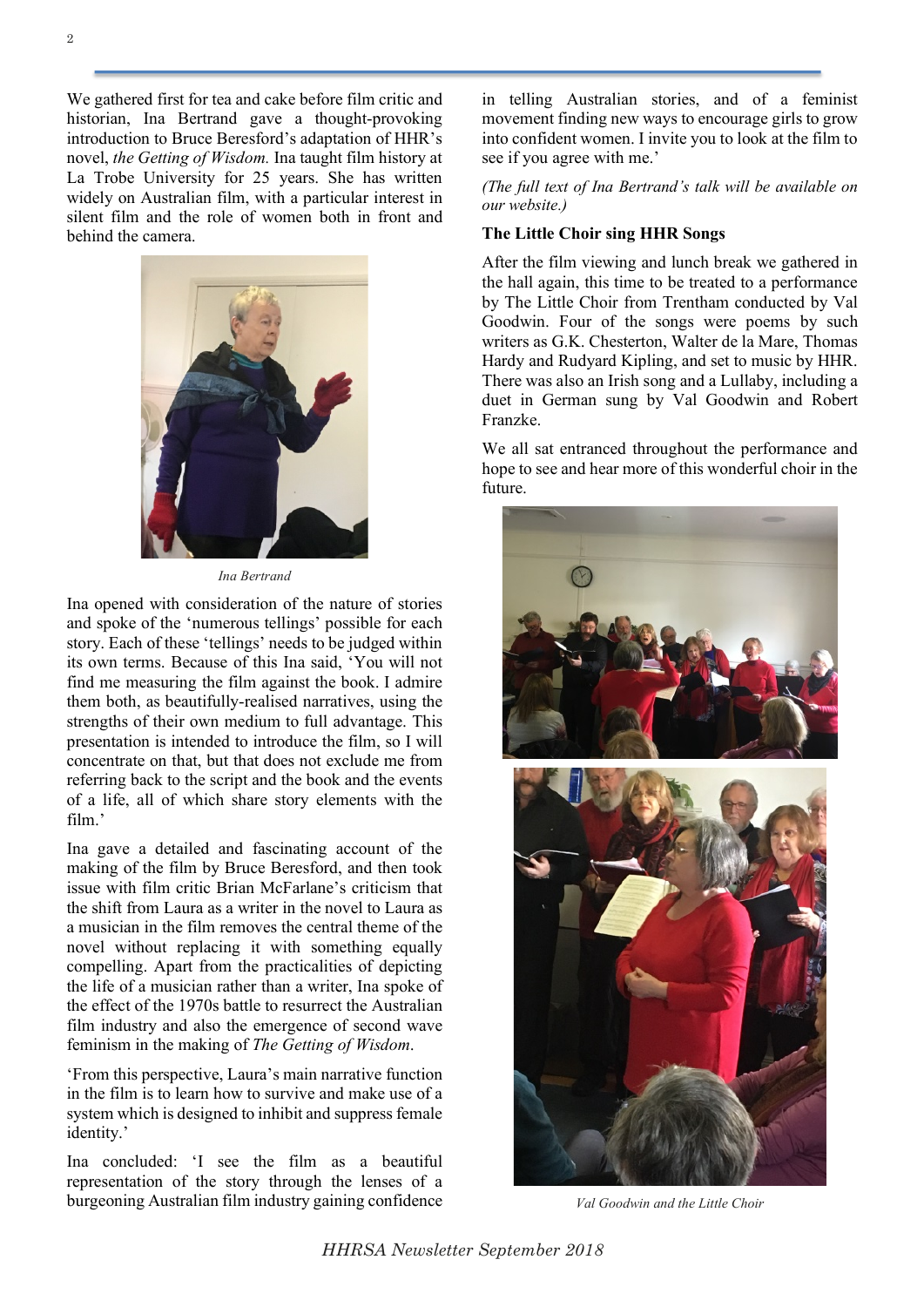The choir's performance was followed by a brief talk by HHR President, Graeme Charles about the work of the Society and a short video including a recording of HHR herself reading from the Proem to *The Way Home* – a fitting start to the next part of the afternoon.

### **Forum on** *The Fortunes of Richard Mahony*



*Brigid Magner, Delia Bradshaw, Richard Trembath and Ina Bertrand*

**Richard Trembath** opened the afternoon Forum. Richard is a Senior Honorary Research Fellow at Federation University, Australia and has taught in several Victorian universities. He has written books and articles on various aspects of Australian cultural history and lives in Ballarat.

Richard gave us an historian's perspective on *The Fortunes of Richard Mahony*. Of the trilogy Richard prefers 'Australia Felix' in the way it concentrates on getting the location right, although it can be a bit 'slabby' in doing that. HHR's powerful analysis of a disintegrating personality is much stronger than the historical aspect of the work.

Richard then expanded on the dilemmas of viewing fiction as a source for history, of confusing fiction and history as exemplified in Kate Grenville's claims for her novel, *The Secret River.* With reference to Inga Clendinnen's attack on Grenville's views, Richard concluded that fiction can be inspired by history, but history belongs to the world of evidence. It isn't art.

Richard then considered Truman Capote's work, *In Cold Blood,* and noted that Capote called it 'faction' and that in the 1970s it was filed on the history shelves, but is now filed on the fiction shelves, suggesting that our attitude to such tellings has changed.

Richard then discussed Sydney based historian Kiera Lindsay who is currently working on the life of colonial artist, Adelaide Ironside. Here, detailed archival research is complemented with, for example, imaginary internal monologues, filling out what we know with what might have happened. The latter can come close to pastiche in Richard's opinion.

### *(The full text of Richard Trembath's walk will be available on our website.)*

### **Brigid Magner**, a teacher of Literary Studies at RMIT, spoke next.

Brigid spoke of her work over the last six years researching a book about places associated with a selection of Australian authors, including HHR. She referred to the many monuments in Australian towns for early writers such as Henry Lawson and Adam Lindsay Gordon, and sees these as the construction of 'Australian icons to venerate'. Brigid has become increasingly interested in 'literary figures who have been marginalized or left out of the national narrative altogether: women writers, indigenous writers, multicultural writers and expatriates.'

Brigid then considered the ways in which HHR has been commemorated in towns such as Maldon, Queenscliff, Chiltern and Koroit and posed a challenging question. 'What can the flurry of commemorations in the 2000's tell us about her meaning to Australians in this century?'

*(The full text of Brigid's talk will be available on our website.)*

### **The Discussion**

Brigid's challenging question was one of the issues that were covered in an intense and varied discussion after the two talks. The question was particularly relevant for the 50 or so of us who'd gathered on a snowy day in a small hall in central Victoria to consider HHR and her work.

Audience members referred to other writers whose 'sites' they'd visited, and explored further the notion of 'memorialising'. A number of the audience had recently studied or read *The Fortunes of Richard Mahony* and brought a keenly perceptive eye to that work and to Richard Trembath's ideas about history and fiction.

We could have gone on talking for hours, but under the astute and gentle guidance of our moderator, Delia Bradshaw, the discussion came to a close, we awarded the door prize to HHR member, Carolyn Mooney, and set off for home after another stimulating and satisfying event.

Many thanks to all at Trentham, especially Di Parson, for providing such a wonderful day.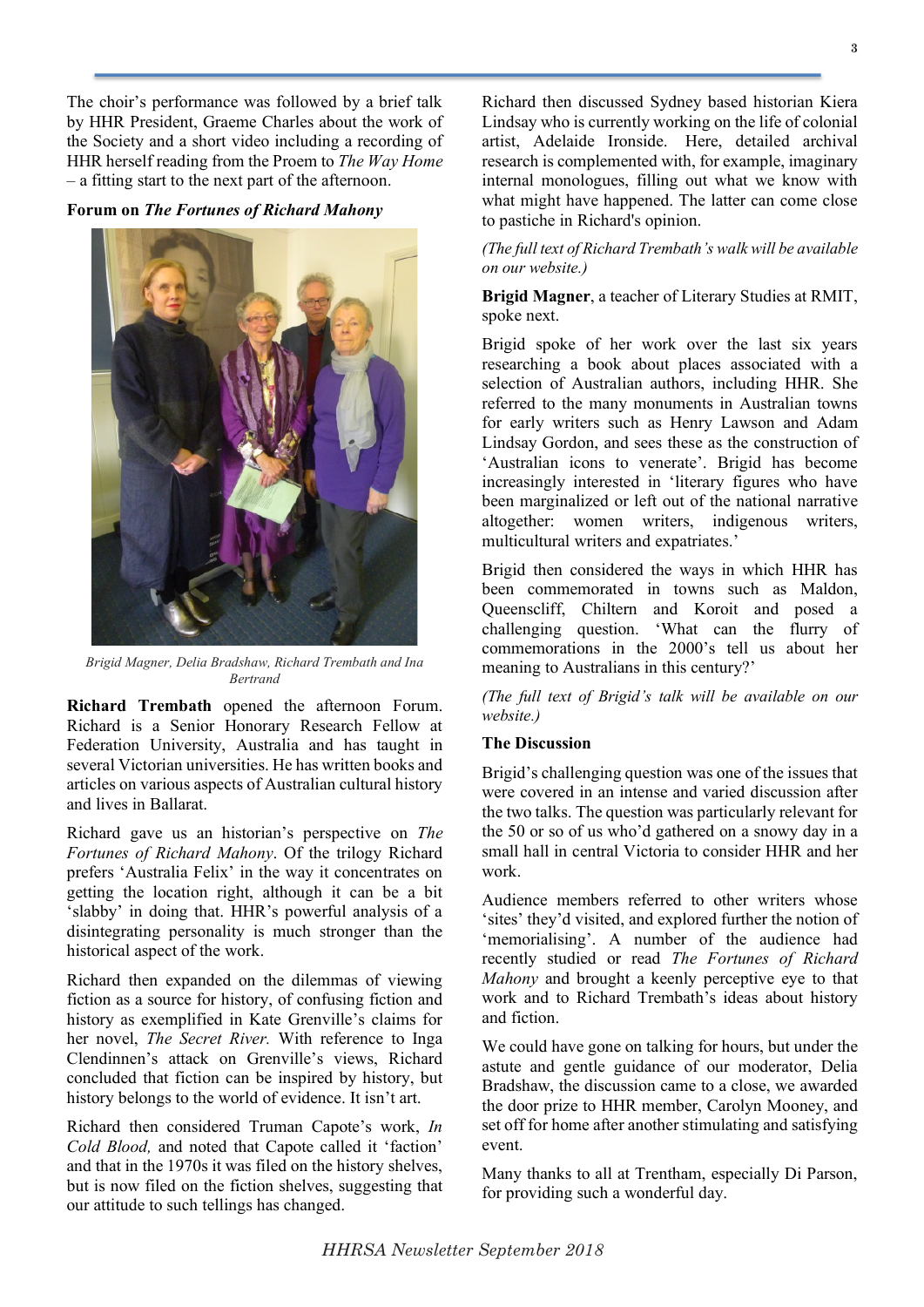# **HHR in Bendigo**

## **Barbara Finlayson's talk:**

## *Henry Handel Richardson, a Secret Life*

On July 2, a frosty night, a hardy band of the Bendigo Philosopher's Society gathered in the little Old Church on the Hill at Quarry Hill and wrapped themselves in the crocheted rugs provided on the comfy old couches. Meanwhile a recording of HHR's songs played in the background as preparation for a talk by HHR scholar, Barbara Finlayson, about HHR and spiritualism - *Henry Handel Richardson, a Secret Life.* 



Barbara began with what she called a potted history of HHR's own life, and followed with a fascinating history of Spiritualism as a movement. She considered HHR's exposure to Spiritualist beliefs as a child from her parents, and evidence of her own belief in, and practice of Spiritualism as an adult, especially in her letters to Mary Kernot. Interestingly HHR went to some lengths to ensure that her beliefs were not made public in her lifetime as evident in the letter to Mary Kernot quoted by Barbara:

'Please keep it all to yourself. *You* know I should hate my privacy invaded. When I'm gone it will be time enough for people to know more about me.'

The friendly group retired to the Queen's Arms Hotel in Quarry Hill after Barbara's talk for more discussion about HHR and Spiritualism. The hotel was built in 1869 and it was not hard to imagine one of HHR's relations frequenting it!

*(The full text of Barbara's talk will be available on our website.)*

# **HHR at PLC**

### **Two inspiring teachers and nine inspiring students**

In August this year four Year 9 boys from Melbourne High School visited PLC with their English teacher, Alexandra Grimwade, to discuss *The Getting of* 

*Wisdom* with five Year 9 girls at PLC. This event was the outcome of Alexandra's visit to PLC on the occasion of the HHR Oration in June when she spoke to PLC staff and suggested the meeting of the students. Patricia Shiel, Head of English at PLC, gladly took up the offer, and so they all gathered in the PLC Heritage Centre on August 9.



*Patricia Shiel and Alexandra Grimwade*



*Alicia, Vaishnavi, Molly, Himaya, Amrita and Judy from PLC, and Justin Leung, Victor Ly, Patrick Chen, Abel Eduard from Melbourne High*

This exciting event is best described in the words of one of the students, **Justin Leung:**

### **Justin Leung's Report**

In the holidays before term two, myself Justin Leung, and three other classmates, Victor Ly, Patrick Chen and Abel Eduard, embarked on an adventurous reading experience. Little did we know, a book, *The Getting of Wisdom*, by Henry Handel Richardson (1910) that we were assigned for holiday wide reading, would become a basis for a term-long extensive and joyful book-study. Throughout term two we would spend half of our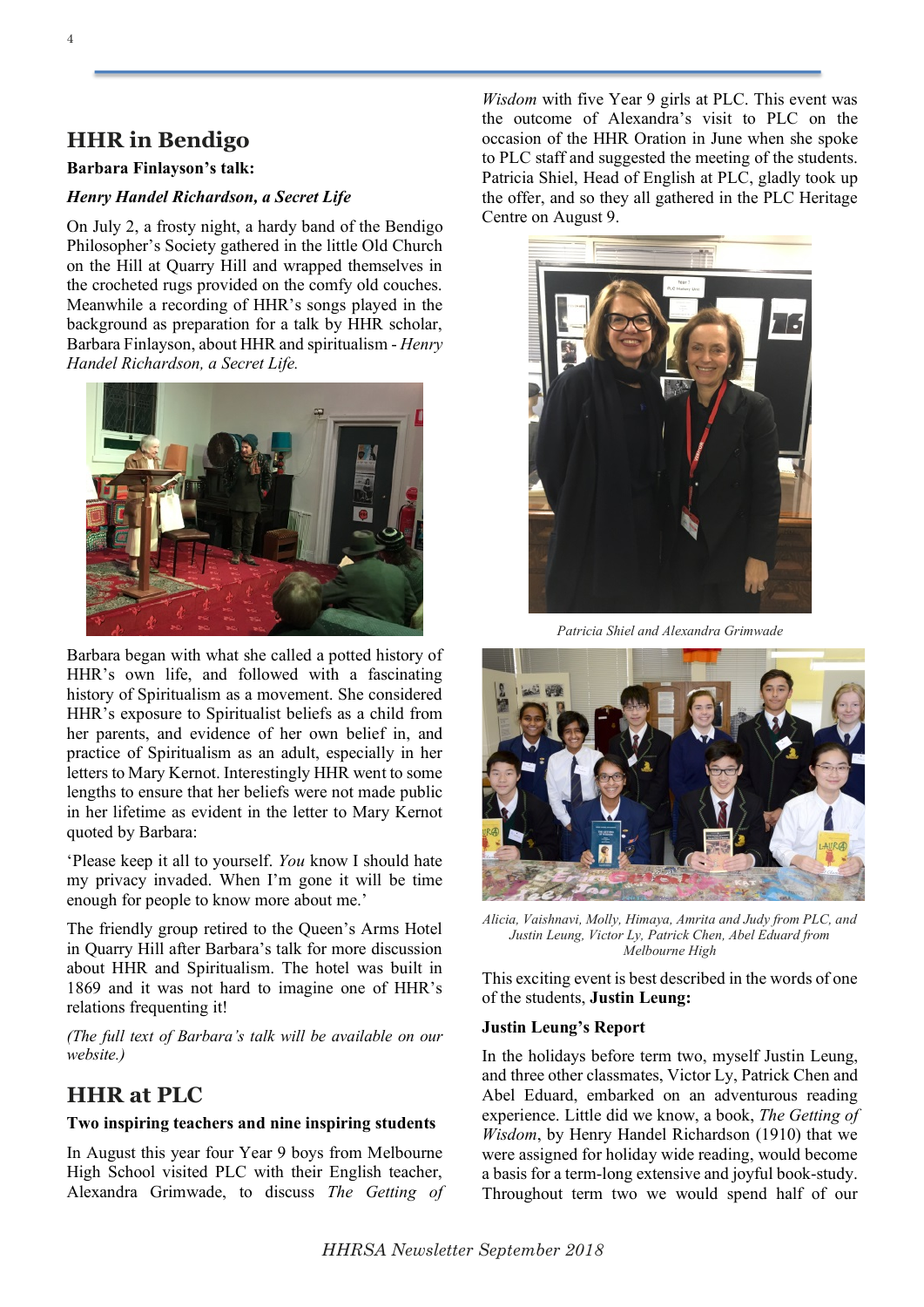English lessons learning about the different literary devices such as style, narration, themes, and characters, and half of them breaking up into our own separate book groups to apply the valuable information Mrs Grimwade would give us specifically to our own novels. For each literary feature, we would have to complete a roughly three-hundred-word essay explaining in-depth how the author incorporated these literary elements in their own books for the differing contexts of each novel. Over time, all these reports were used to compile a study-design for each book.

Fast forward to term three, with our study-guides completed, Mrs Grimwade would tell us that we had to revise our study-designs and passages because we would be heading to PLC to discuss with the girls our study-design. This was because our allocated book *The Getting of Wisdom* was written by an old girl from that school and was set at PLC in the 1890s, when the school was located in East Melbourne. Interestingly, Richardson wrote under a male pseudonym.

On the day of the excursion, we took a scenic drive in Mrs Grimwade's car along Toorak Road, where we saw the Victorian period architecture in the eastern suburbs similar to the buildings in East Melbourne that Laura may have lived in. Along the ride, our group read over our study-guide and just pointed out small details that could be discussed with the PLC girls. It was a unique experience especially because one of the students in my group lives in the west side of Melbourne and infrastructure was very different compared to the streets in the west.

PLC is located in Burwood, so we arrived after about a half hour's drive. The school was very expansive, there were many tall and modern buildings. From the reception, we were greeted by the PLC Head of English, who was called Patricia Shiel, and the Vice-President of the Henry Handel Richardson Society, Janey Runci. We then walked together to the other side of the school to a little heritage portable and the PLC girls were already waiting for us in there. The Heritage Centre at PLC was filled with past artefacts of PLC schooling including their old school uniforms and old tables and chairs. There was also a book from the 1890s that was awarded to Henry Handel Richardson herself that was on display.

After taking some photos with the PLC girls, we started off our discussion by talking about the study guide that we made last term. Some of the points that were raised was the concept of being able to gain wisdom through schooling, traditional factors of schooling and how they have changed today, the benefits and draw backs of single-sex education, and also how drama in the schoolyard has now moved mostly online. It was a very interesting experience considering that the answers were coming from the opposite gender and we gained

insights of views that males would never think of. The discussion was mainly focused on comparing the contrasts between Laura's school world and the modern day, and the responses told us that the world has indeed change! A really insightful point that was made was how the teasing and drama that was constantly happening amongst the PLC girls in the 1890s has moved online to social media. Also, elaborating on the fact that students may think that bullying has decreased, and academics is more focused upon now, however, the bullying is still there, but just happening on the internet and most likely on a wider scale.

After the discussion, we had afternoon tea and talked to the PLC girls socially. We took some more group photos, said farewell, and finally went back to Melbourne High. The whole experience was very valuable and informative because discussing the book with students at the school the author attended and with professionals who analysed the book too, is not something that every student has the opportunity to do.

### Justin Leung

*(A copy of the Study Guide for The Getting of Wisdom the boys produced, and the course notes by Alexandra Grimwade will be available on our website.)*

## **Our German Friends in Australia**

One of the pleasures of belonging to the Society is the continuing friendship with our members in Germany, especially since our trip there last year. For three weeks in July we enjoyed the company of Susan Schaale and Sebastian Fink who made the long trip to Australia from Leipzig. Since their return Sebastian has sent a detailed account of their time in Victoria and Tasmania. The full text of that report is available on our website. The following are some highlights of Sebastian's report:

#### **A Whale of a Time** by Sebastian Fink

Who would have thought that, when Susan met Dorothy and Graeme Charles at the Museum of Contemporary History in Leipzig (Zeitgeschichtliches Forum) in 2012, some six years later, they would meet in their Australian home? And still, here we were, July 8th, after 24 hours of travelling from Leipzig to Melbourne. Finally there—at the other end of the world —we almost couldn't believe it. This feeling lasted for at least the first week, when we were waking up every morning in amazement to be Down Under.

And in such great company! In our second meeting with a group of members of the HHR Society in Leipzig in May 2017 we were generously invited. Graeme took care of the organization of almost the whole trip. It became a dream holiday from the start.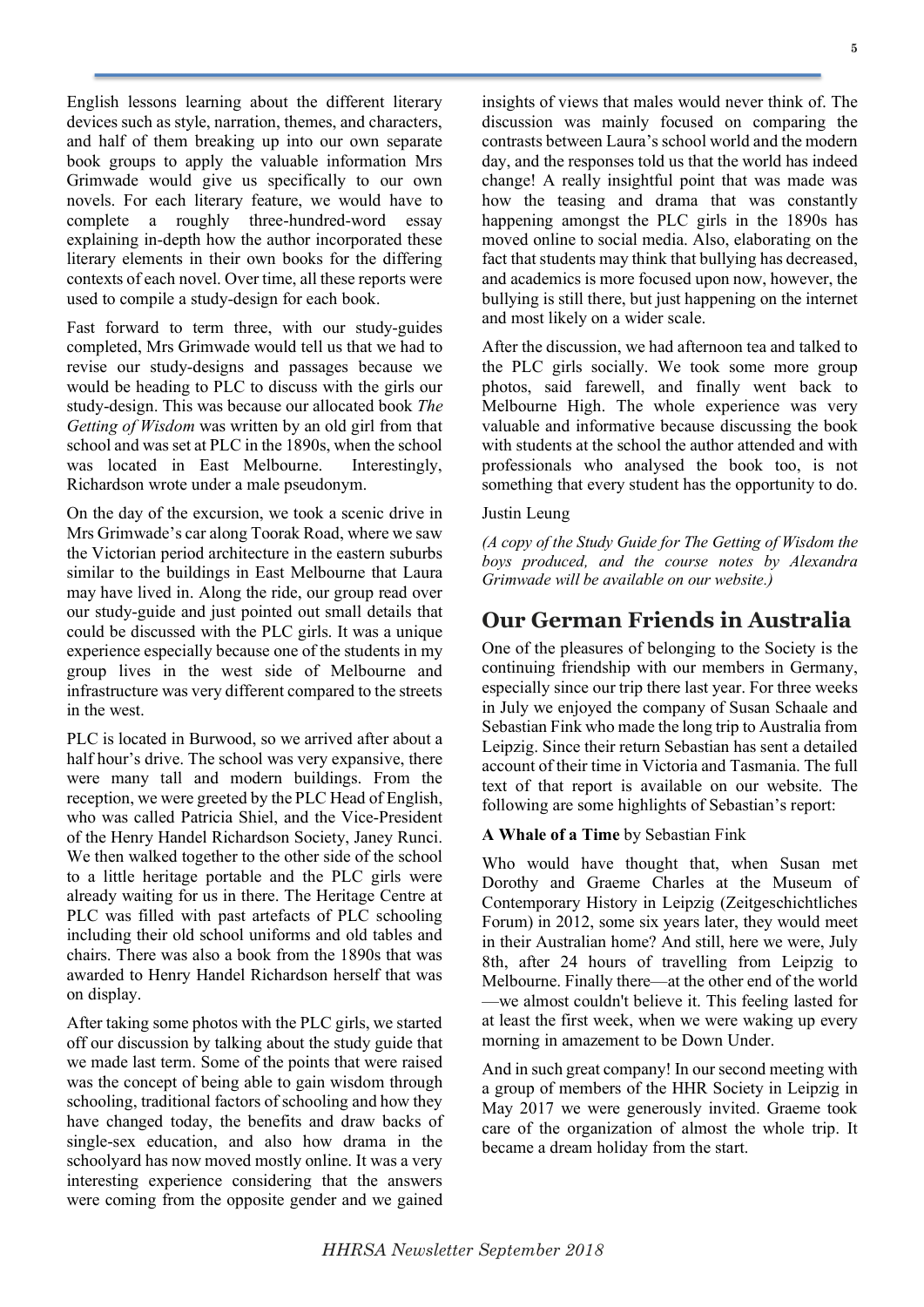

*Graeme and Dot Charles, Sebastian and Susan on a wildlife cruise*

*(For a detailed account of the Zeitgeschichtliches Forum read Sebastian's article on our website. Sebastian has promised to take us on a tour there in October next year.)*

Sebastian continues:

The highlight of the last week was to meet all of our new friends again. We were invited to join the HHR Meeting in Maldon. There we met more lovely people connected to HHR and were able to send several postcards from the actual Post Office where the author lived for six years. They even put a HHR-stamp on the cards.



*With Society members at the Maldon Post Office*





*Susan and Sebastian posting their cards in Maldon Post Office, HHR's old home*

With uncountable memories in our heads and souvenirs in our bags we waved goodbye. Now, one week later, back at home, we're still amazed and grateful for those three weeks that gave us so many valuable insights in another world. It feels surreal to be 16 000 kilometres away again but at the same time we feel closer to all of our friends Down Under than ever. And we hope to see all of you again next year in Leipzig, where we will follow some more steps of HHR and hopefully enjoy a German meal together.

#### *Auf Wiedersehen. Sebastian and Susan*

*(Sebastian's full account of their trip to Australia is available on our website.)*

(The HHR stamping frank is available at the Maldon Post Office. Just ask when you post a card there. HHR postcards are also available at the Post Office.)

### **A Scrap of Paper – Susan Schaale's story – how it all began**

You may have read Graeme Charles account of his and Dot's first meeting with Susan in Leipzig in an earlier newsletter (September 2013). While in Australia Susan told us more about the HHR path she travelled after that meeting.

In 2011 when Graeme and Dot met her in the Museum in Leipzig, Susan was a student teacher, keen to teach English, and she confessed to Graeme that she didn't know any Australian authors. Graeme gave her a scrap of paper with the names 'Henry Handel Richardson' and 'Maurice Guest' on them. Graeme and Susan stayed in touch by email and Graeme sent links to HHR and her work. Sometime later Susan went to the library